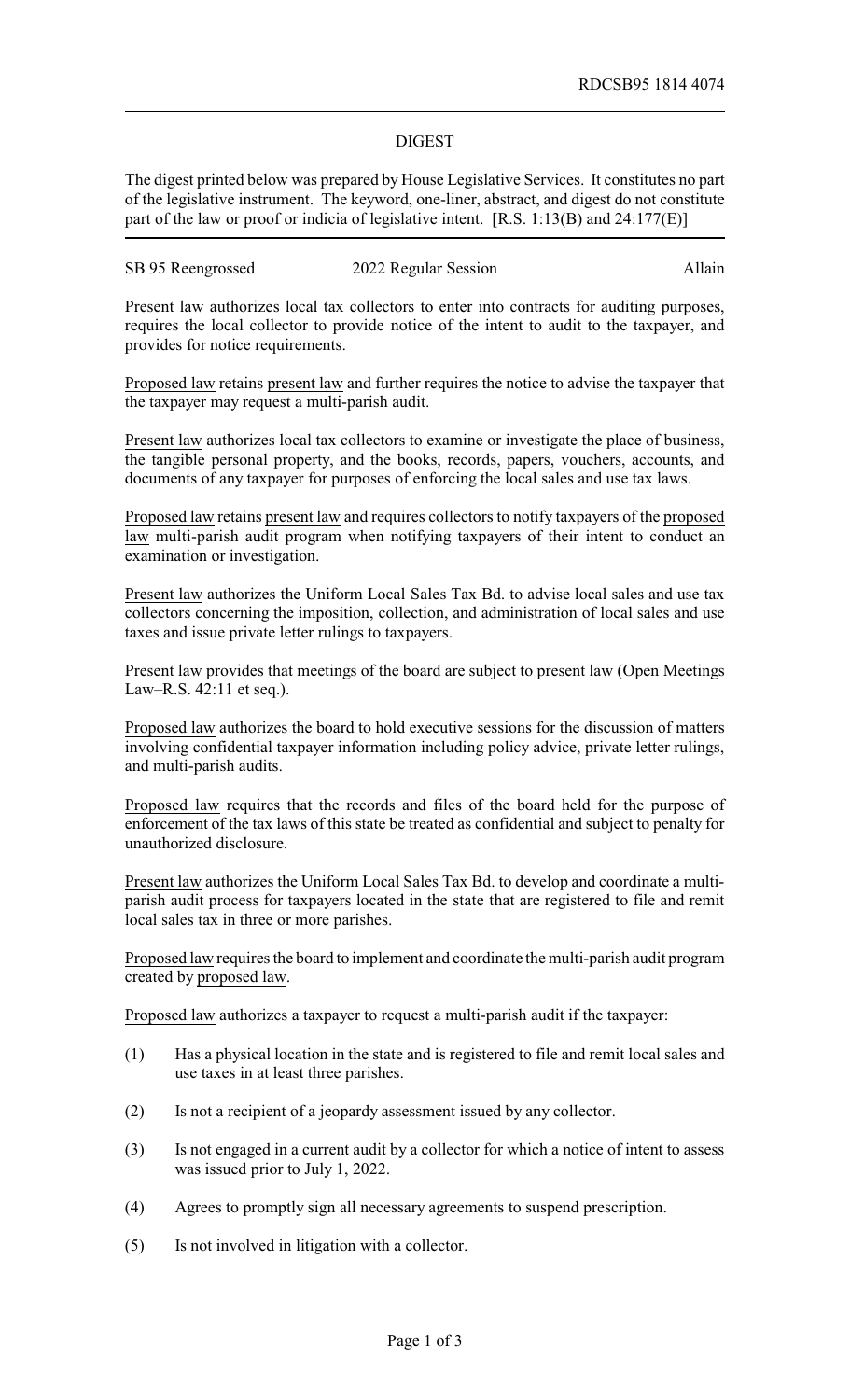Proposed law authorizes a qualified taxpayer to request a multi-parish audit from the board within 30 days from the issuance of a notice of examination from all of the parishes in which the taxpayer engaged in taxable transactions during the audit period.

Proposed law requires the board to assist the taxpayer to identify all parishes in which the taxpayer is registered to file and remit local sales and use taxes or obligated to pay sales and use taxes and to send notice of the multi-parish audit to all identified parishes. Provides that parishes have 30 days to opt in or opt out of the multi-parish audit. Further provides that if the parish collector does not respond to the notice within the 30-day period, that parish is considered to have opted out of the multi-parish audit.

Proposed law prohibits a parish that opts out of a multi-parish audit from auditing the same taxpayer until after the completion of the multi-parish audit.

Proposed law requires the board to hire and compensate the auditors who conduct multiparish audits and requires these auditors to follow present law standards of conduct for contract auditors hired by local tax collectors and any additional audit protocols of the board. Further provides that a local collector may furnish auditors at its own expense to assist the board's auditors in conducting the multi-parish audit.

Proposed law requires the board to facilitate consistent treatment of taxability of transactions between parishes involved in a multi-parish audit.

Proposed law requires each parish participating in a multi-parish audit to review the audit and make an independent determination regarding the issuance of a notice of intent to assess. Provides that a notice of intent to assess arising from a multi-parish audit interrupts prescription for the parish issuing the notice.

Proposed law provides that after notices of intent to assess are issued, the taxpayer may request a joint administrative hearing in which the parishes that opted into the multi-parish audit may participate. Requires the board to coordinate the hearing.

Proposed law requires the board to develop audit procedures, hearing procedures, and any other provisions necessary for the implementation of the program.

Proposed law requires the board to report annually to the Senate Committee on Revenue and Fiscal Affairs and the House Committee on Ways and Means beginning Jan. 1, 2024. Provides that the report shall include the number of multi-parish audits that were requested by taxpayers and initiated in each fiscal year, the number of multi-parish audits that were completed in each fiscal year, and the number of multi-parish audits for which each parish had opted in and opted out. Provides that the report may include recommendations for legislation to streamline or improve the program and any other information the board determines to be relevant. Prohibits the report from violating any individual taxpayer's confidential information pursuant to present law (R.S. 47:1508).

Present law provides that the board shall be funded through a dedication of a percentage of the total statewide collections of local sales and use tax on motor vehicles, in accordance with certain limitations and budgetary policy. Proposed law retains present law and provides that funding shall be as provided in an agreement with local collectors.

Effective July 1, 2022.

(Amends R.S. 47:337.36, 337.102(H) and (I)(1); Adds R.S. 47:337.26(D)(1)(f) and 337.102(C)(10))